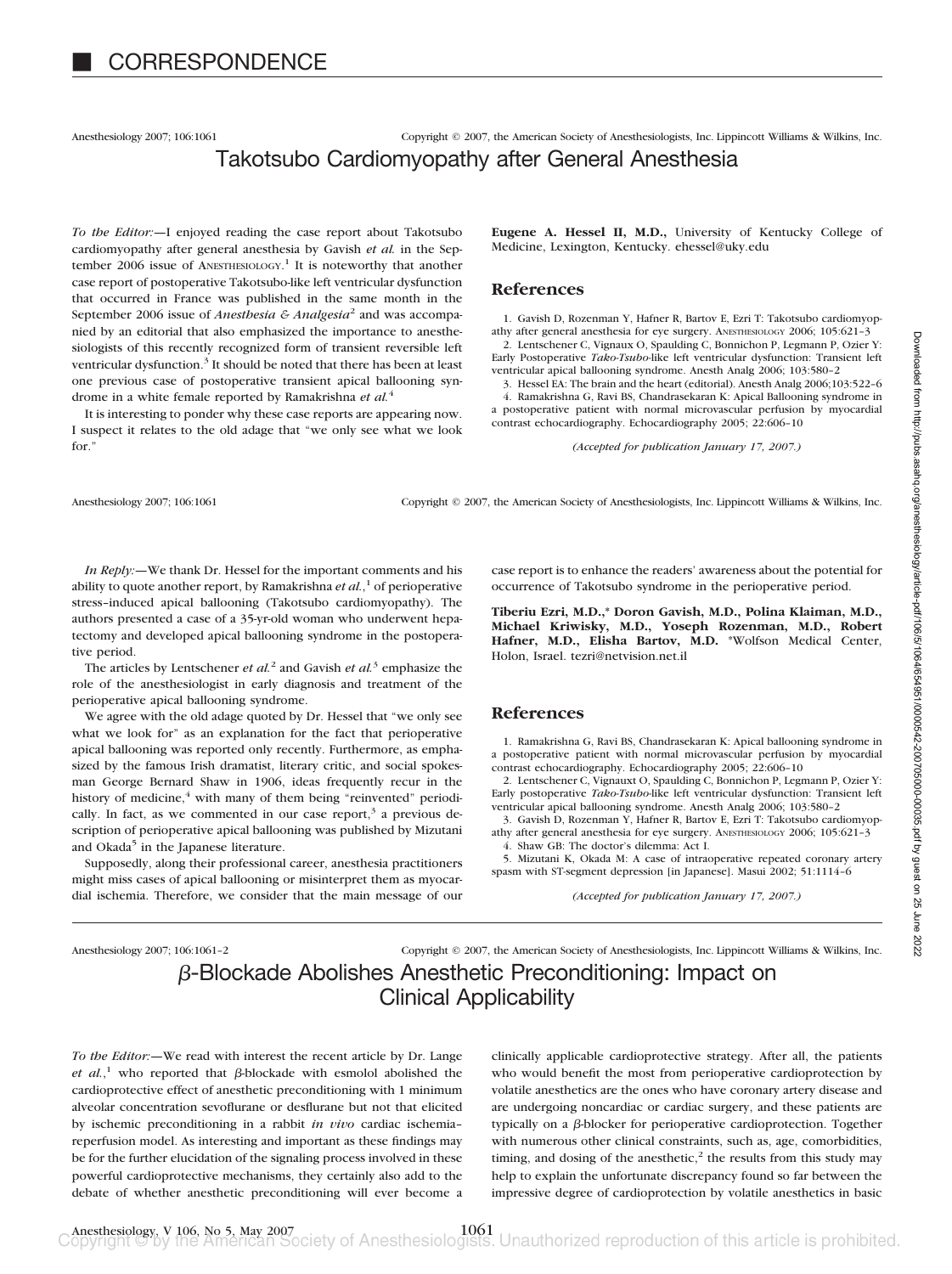science research<sup>3</sup> and the much milder results in recent clinical studies.<sup>4,5</sup> As such, we would be interested in how the authors interpret the relevance of their findings to the clinical practice of anesthesia.

**Matthias L. Riess, M.D., Ph.D.,\* David F. Stowe, M.D., Ph.D.** \*Medical College of Wisconsin, Milwaukee, Wisconsin. mriess@mcw.edu

### **References**

1. Lange M, Smul TM, Blomeyer CA, Redel A, Klotz KN, Roewer N, Kehl F: Role of the  $\beta_1$ -adrenergic pathway in anesthetic and ischemic preconditioning against myocardial infarction in the rabbit heart *in vivo*. ANESTHESIOLOGY 2006; 105:503–10 2. Riess ML, Stowe DF, Warltier DC: Cardiac pharmacological preconditioning

Anesthesiology 2007; 106:1062 Copyright © 2007, the American Society of Anesthesiologists, Inc. Lippincott Williams & Wilkins, Inc.

*In Reply:—*We thank Drs. Riess and Stowe for their interest in our study on  $\beta_1$ -adrenergic signaling in anesthetic preconditioning<sup>1</sup> and for their question of how we would interpret the relevance of the experimental findings to clinical practice. Although results from experimental investigations should be interpreted with caution as to their clinical relevance, we do believe that  $\beta$ -blockers indeed might hamper beneficial effects of anesthetic preconditioning. Experimental data from our laboratory in addition demonstrate that the clinically widely used  $\beta_1$ -selective blocker metoprolol dose-dependently abrogates desflurane-induced preconditioning.<sup>2</sup> A recent meta-analysis of clinical studies of cardioprotection by volatile anesthetics in coronary artery bypass graft surgery confirmed a sustained reduction of postoperative cardiac troponin I release in patients receiving volatile anesthetics.<sup>3</sup> However, the results of this study do also suggest a possible interaction between  $\beta$ -blocker prophylaxis and anesthetic preconditioning. The use of -blockers was disproportioned: Patients receiving volatile anesthetics had a 28% lower incidence of  $\beta$ -blocker use compared with patients receiving intravenous anesthetics. This leads us to the conjecture that no beneficial effects of volatile anesthetics would have been found had  $\beta$ -blocker use been equally distributed. Therefore, we share the concern of Drs. Riess and Stowe insofar as in clinical practice, apart from

constraints such as age, hyperglycemia, and diabetes,<sup>4</sup> cardiovascular comedication might attenuate beneficial effects of volatile anesthetics.

*(Accepted for publication January 23, 2007.)*

with volatile anesthetics: From bench to bedside? Am J Physiol Heart Circ Physiol

3. Bienengraeber MW, Weihrauch D, Kersten JR, Pagel PS, Warltier DC: Cardioprotection by volatile anesthetics. Vasc Pharmacol 2005; 42:243–52 4. Julier K, da Silva R, Garcia C, Bestmann L, Frascarolo P, Zollinger A, Chassot PG, Schmid ER, Turina MI, von Segesser LK, Pasch T, Spahn DR, Zaugg M: Preconditioning by sevoflurane decreases biochemical markers for myocardial and renal dysfunction in coronary artery bypass graft surgery: A double-blinded, placebo-controlled, multicenter study. ANESTHESIOLOGY 2003; 98:1315–27 5. De Hert SG, Van der Linden PJ, Cromheecke S, Meeus R, Nelis A, Van Reeth V, ten Broecke PW, De Blier IG, Stockman BA, Rodrigus IE: Cardioprotective properties of sevoflurane in patients undergoing coronary surgery with cardiopulmonary bypass are related to the modalities of its administration. ANESTHESIOL-

**Markus Lange, M.D., Andreas Redel, M.D., Norbert Roewer, M.D., Ph.D., Franz Kehl, M.D., Ph.D., D.E.A.A.\*** \*Bayerische Julius-Maximillans-Universität, Würzburg, Germany. franz.kehl@mail.uni-wuerzburg.de

#### **References**

2004; 286:H1603–7

OGY 2004; 101:299–310

1. Lange M, Smul TM, Blomeyer CA, Redel A, Klotz KN, Roewer N, Kehl F: Role of the  $\beta_1$ -adrenergic pathway in anesthetic and ischemic preconditioning against myocardial infarction in the rabbit heart *in vivo*. ANESTHESIOLOGY 2006; 105:503–10

2. Lange M, Smul T, Redel A, Roewer N, Kehl F: Coadministration of desflurane and metoprolol blocks anesthetic-induced preconditioning and cardioprotective effects of beta adrenergic blockade in the rabbit heart *in vivo* (abstract). ANESTHESIOLOGY 2005; 103:A469

3. Yu CH, Beattie WS: The effects of volatile anesthetics on cardiac ischemic complications and mortality in CABG: A meta-analysis. Can J Anaesth 2006; 53:906–18

4. Kehl F, Krolikowski JG, Mraovic B, Pagel PS, Warltier DC, Kersten JR: Hyperglycemia prevents isoflurane-induced preconditioning against myocardial infarction. ANESTHESIOLOGY 2002; 96:183–8

*(Accepted for publication January 23, 2007.)*

Anesthesiology 2007; 106:1062–3 Copyright © 2007, the American Society of Anesthesiologists, Inc. Lippincott Williams & Wilkins, Inc.

Ganglion Impar Injection Techniques for Coccydynia (Coccyx Pain) and Pelvic Pain

*To the Editor:—*I read with great interest the article by Ho *et al.*<sup>1</sup> titled "An Alternative Approach to Ganglion Impar Neurolysis under Computed Tomography Guidance for Recurrent Vulva Cancer."

As the authors pointed out, there are a variety of approaches for injections of the ganglion impar (ganglion Walther), typically injected in the treatment of coccydynia and various pelvic pain syndromes. The authors described an "alternative" approach to the ganglion impar, initially for local anesthetic block and subsequently followed by neurolysis with 100% alcohol. The authors described using computed tomography guidance while bilaterally inserting 22-gauge, 5-inch spinal needles from both the right and left lateral sacral regions, eventually to meet at the midline just anterior to the sacrococcygeal junction (essentially where the ganglion impar is located).

Compared with a previously described approach of simply passing a smaller, shorter needle through the sacrococcygeal junction, the authors opined that their alternative approach avoided the risks of infection, bleeding, and needle breakage. I respectfully beg to differ.

Although I have personally performed the sacrococcygeal approach to ganglion impar injections for many years and have published on this topic,<sup>2,3</sup> I have never heard of a documented case (neither in clinical practice nor reported within the medical literature) where this approach was associated with a substantial risk for any of those three complications, as long as fluoroscopic guidance was used. The sacrococcygeal approach often takes less than 5 or 10 min, and because it is the most direct approach to the ganglion impar, it usually only requires needle penetration of less than 1 inch (compared with 10 inches of total needle length according to the alternative technique described by the authors). Meanwhile, it intuitively seems likely that the authors' alternative approach is associated with higher (not lower) risks of each of the three items that they paradoxically named as advantages. Specifically, because the risks of infection and bleeding increase with an increased number of procedures (incident dependent risk), using two (bilateral) needle injection sites instead of one would be expected to double the risk of these complications. The name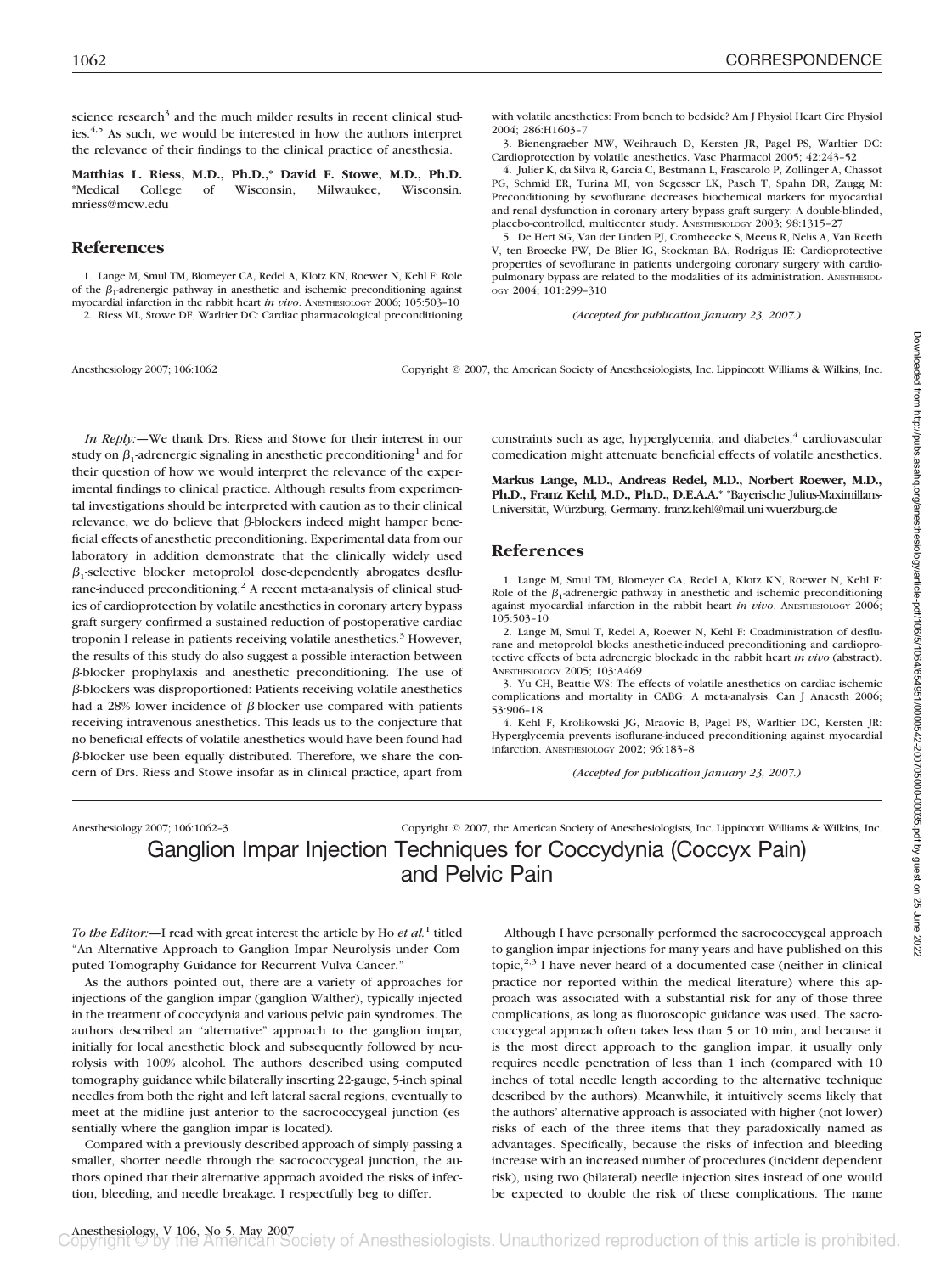*impar* literally means solitary or unpaired; the ganglion impar is duly named because it is a solitary, midline sympathetic nervous system ganglion, unlike all of the other sympathetic ganglia in the body, which are paired (bilateral). Therefore, because image guidance and contrast are used to confirm appropriate placement, even with this "alternative" technique, the use of two (bilateral) needles instead of one seems unnecessarily redundant. Also, with the 10-fold increase in the length of needle inserted by their technique (compared with the sacrococcygeal approach), it seems likely that the authors have substantially increased the likelihood of inadvertent vascular puncture throughout the tract along the way. Other authors have published that longer (not shorter) needles may be associated with needle breakage during ganglion impar injections. In addition, the attempts to control sacrococcygeal placement of such long needle lengths bilaterally, as seen in the article's computed tomography image, raises serious concerns that less experienced clinicians would be at substantial risk for inadvertently perforating into the peritoneal cavity (rather than staying in the retroperitoneal space, where the ganglion impar is situated), with resultant risks for peritonitis and rectal puncture.

In conclusion, I am of course happy to hear that this individual case worked out well for this particular patient. But I would caution other spinal proceduralists against attempting the alternative approach described by the authors, particularly because the sacrococcygeal approach is much less invasive, intuitively safer, and clinically effective in most cases.

Patrick M. Foye, M.D., University of Medicine and Dentistry of New Jersey, Newark, New Jersey. patrick.foye@umdnj.edu

### **References**

1. Ho KY, Nagi PA, Gray L, Huh BK: An alternative approach to ganglion impar neurolysis under computed tomography guidance for recurrent vulva cancer. ANESTHESIOLOGY 2006; 105:861–2

2. Foye PM, Buttaci CJ, Stitik TP, Yonclas PP: Successful injection for coccyx pain. Am J Phys Med Rehabil 2006; 85:783–4

3. Buttaci CJ, Foye PM, Stitik TP: Coccydynia successfully treated with ganglion impar blocks: A case series. Am J Phys Med Rehabil 2005; 84:218

*(Accepted for publication January 31, 2007.)*

Anesthesiology 2007; 106:1063 Copyright © 2007, the American Society of Anesthesiologists, Inc. Lippincott Williams & Wilkins, Inc.

*In Reply:*—I thank Dr. Foye for his comments and his interest in my report.<sup>1</sup> I adopted a computed tomography-guided approach to the ganglion impar to allow us to accurately localize the target and find the shortest *and* least traumatic pathway to the target for injection of neurolytic agent.

The risks of infection, bleeding, and needle breakage are potentially lower because needles pass through low-resistance soft tissues and may therefore be less traumatic. I agree with Dr. Foye that a single needle injection may be just as effective as bilateral needle injection because the ganglion impar is a solitary ganglion.

**Kok-Yuen Ho, M.B.B.S., M.Med.,** Duke University Medical Center, Durham, North Carolina. hokokyuen@yahoo.com.sg

#### **Reference**

1. Ho KY, Nagi PA, Gray L, Huh BK: An alternative approach to ganglion impar neurolysis under computed tomography guidance for recurrent vulva cancer. ANESTHESIOLOGY 2006; 105:861–2

*(Accepted for publication January 31, 2007.)*

Anesthesiology 2007; 106:1063–4 Copyright © 2007, the American Society of Anesthesiologists, Inc. Lippincott Williams & Wilkins, Inc. Oxycodone's Mechanism of Action and Potency Differences after Spinal and Systemic Routes of Administration

*To the Editor:*—We read with<sup>1</sup> interest the article by Lemberg *et al.*<sup>1</sup> titled "Antinociception by Spinal and Systemic Oxycodone: Why Does the Route Make a Difference?" that was published in the October 2006 issue of ANESTHESIOLOGY. In the following paragraphs, we highlight significant limitations confounding their conclusions.

Although there has been a large increase in the prescribing of the opioid analgesic oxycodone for clinical pain management in the past decade, the differences in the pharmacology of oxycodone relative to the prototypic  $\mu$ -opioid agonist morphine are less well known. For example, although an analgesic potency ratio for oxycodone to morphine of 1.5 was reported in patients after intravenous administration for postoperative pain management, $<sup>2</sup>$  the affinity of oxycodone for the</sup>  $\mu$ -opioid receptor is much lower (approximately 40-fold) than that of morphine in radioligand binding studies performed with rat brain homogenate, as well as with membranes prepared from cultured CHO

cells expressing the human  $\mu$ -opioid receptor (hMOR1).<sup>3,4</sup> In addition, the potency of oxycodone compared with morphine is considerably lower after spinal administration in rats (approximately 14-fold) and humans (approximately 8-fold).<sup>5,6</sup> We have also shown that after intracerebroventricular administration in rats, the potency of oxycodone is approximately  $44%$  that of morphine<sup>7</sup> and that intracerebroventricular oxycodone antinociception is blocked by the  $\kappa$ -selective opioid antagonist nor-binaltorphimine (nor-BNI).8

The recent article by Lemberg  $et \ al<sup>1</sup>$  reported that in addition to producing only weak naloxone-reversible antinociception after intrathecal administration to Sprague-Dawley rats, G-protein activation induced by oxycodone in the dorsal horn of the spinal cord was lower compared with that of morphine and oxycodone's O-demethylated metabolite, oxymorphone. In addition, the authors present data purporting to show that oxycodone's antinociceptive effects after subcutaneous administration were blocked by naloxone, but not by nor-BNI. They conclude that the reduced potency of oxycodone after intrathecal administration in rats is related to its low efficacy and potency for G protein-mediated  $\mu$ -opioid receptor activation, and that an active metabolite such as oxymorphone that is not formed in the central nervous system may account for the differences in oxycodone's antinociceptive effects after subcutaneous and intrathecal administration.

The University of Queensland has licensed intellectual property of QRx Pharma Pty. Ltd., of which Dr. Smith is an inventor. Under university policy, Dr. Smith will receive a portion of the income received by the University of Queensland from QRx in the event of successful commercialization. Also, Dr. Smith's laboratory has undertaken contract research and she has acted as an occasional consultant for QRx Pharma.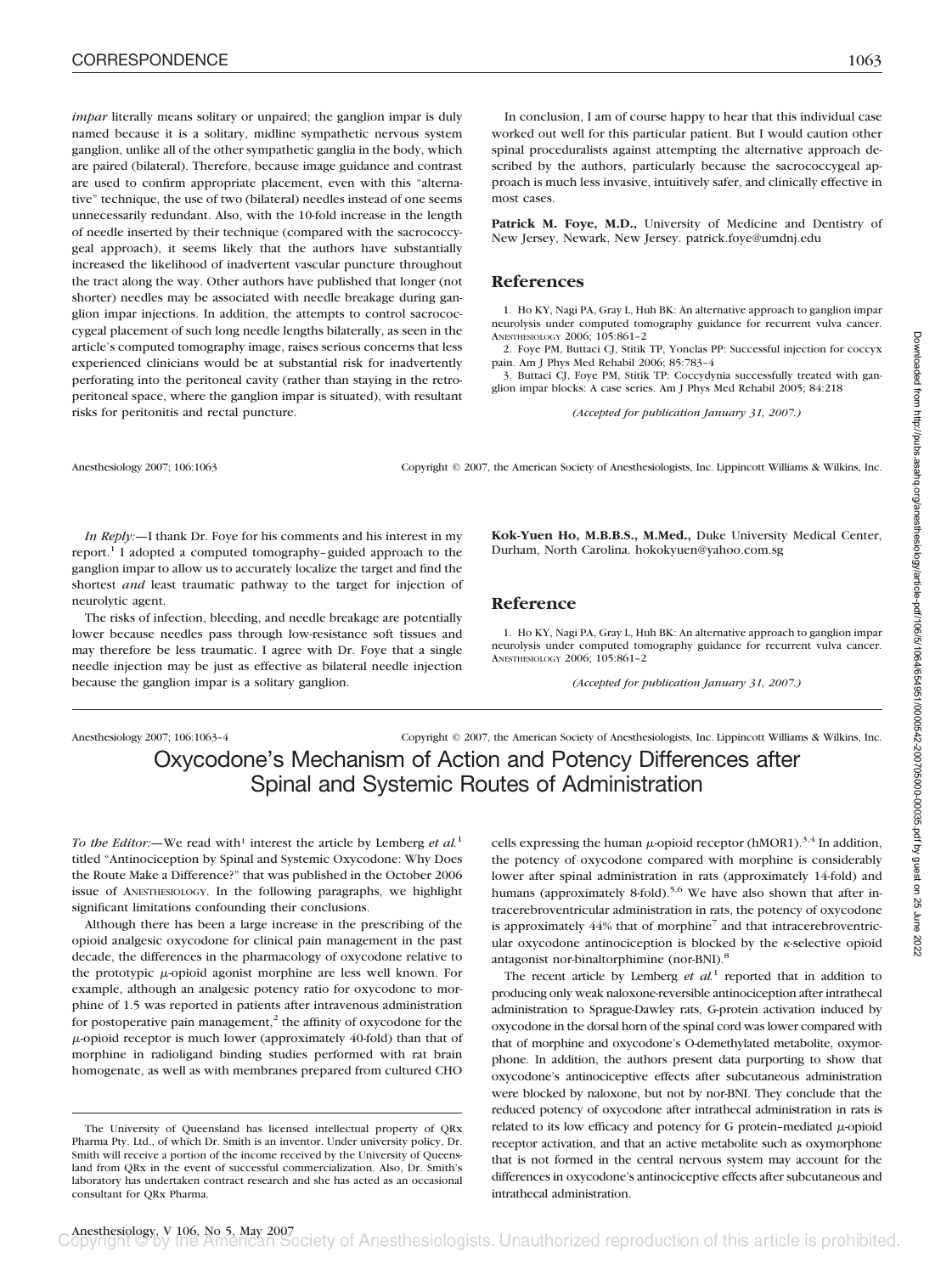1064 CORRESPONDENCE

However, there are a number of problems with the authors' interpretation of their data, and their results $1$  do not justify the conclusions drawn. In previous human studies, circulating oxymorphone concentrations remained very low  $(< 1.2$  ng/ml) after systemic and oral modes of administration.<sup>9-12</sup> Recent studies of oxycodone's pharmacokinetics and metabolism after oral administration in humans found that oxycodone was metabolized predominantly to noroxycodone, with area under the curve ratios for oxycodone:noroxycodone and oxymorphone:oxycodone of 1.19 and 0.04, respectively. $4$  Similarly, we have shown that circulating oxymorphone levels also remain very low  $\ll$  2.1 ng/ml) in rats after subcutaneous administration of oxycodone.<sup>13</sup> In addition, studies in human CYP2D6-extensive metabolizers showed that oxycodone's pharmacodynamic effects were not significantly altered after blockade of CYP2D6-mediated O-demethylation of oxycodone to oxymorphone by quidinine, $^{12}$  further discounting the possible contribution of metabolically derived oxymorphone to the analgesic effects of systemically administered oxycodone.

Furthermore, there are serious methodologic problems with the study involving nor-BNI in the article by Lemberg *et al.*<sup>1</sup> that confound their data interpretation. In previously published dose–response studies, suppression of the antinociceptive effects of the  $\kappa$ -selective opioid agonist, U69,593, by nor-BNI was shown to be maximal after intracerebroventricular administration in rodents, when nor-BNI was administered 24 h before U69,593.14 Likewise, in other studies, subcutaneous nor-BNI at 5 and 20 mg/kg blocked the antinociceptive effects of the  $\kappa$ -selective opioid agonist U-50,488H in rodents only when nor-BNI was administered at least 2 h before U-50,488H.15 Furthermore, in the same study, Endoh *et al.*<sup>15</sup> showed that at 30 min after subcutaneous administration, nor-BNI behaves as a  $\mu$ -antagonist rather than a  $\kappa$ -antagonist. Because nor-BNI was administered 30 min before oxycodone in the study by Lemberg *et al.*<sup>1</sup> and a positive control such as U69,593 or U-50,488H was not included in their study design, the authors' conclusion that nor-BNI did not block the antinociceptive effects of oxycodone is not justified. Moreover, the assertion by Lemberg *et al.* that oxycodone's antinociceptive effects are mediated by  $\mu$ - rather than  $\kappa$ -opioid receptors is not correct.

Although the reason for oxycodone's low potency after spinal routes of administration remains unclear, it is highly unlikely that oxymorphone or some other active metabolite can account for this, as the authors speculate. Rather, it is our view that the findings by Lemberg *et al.*<sup>1</sup> further demonstrate that the antinociceptive effects of oxycodone and morphine are mediated by distinctly different mechanisms and that oxycodone is not a  $\mu$ -opioid agonist.

**Maree T. Smith, Ph.D.,\* Stephen R. Edwards, M.Sc., Carsten K. Nielsen, Ph.D.** \*School of Pharmacy, University of Queensland, Brisbane, Australia. m.smith@pharmacy.uq.edu.au

### **References**

1. Lemberg KK, Kontinen VK, Siislonen AO, Viljakka KM, Kauhaluoma JT, Korpi ER, Kalso EA: Antinociception by spinal and systemic oxycodone: Why does the route make a difference? *In vitro* and *in vivo* studies in rats. ANESTHE-SIOLOGY 2006; 105:801–12

2. Kalso E, Poyhia R, Onnela P, Linko K, Tigerstedt I, Tammistro T: Intravenous morphine and oxycodone for pain after abdominal surgery. Acta Anesthesiol Scand 1991; 35:642–6

3. Chen ZR, Irvine RJ, Somogyi AA, Bochner F: Mu receptor binding of some commonly used opioids and their metabolites. Life Sci 1991; 48:2165-

4. Lalovic B, Kharasch E, Hoffer C, Risler L, Liu-Chen LY, Shen DD: Pharmacokinetics and pharmacodynamics of oral oxycodone in healthy human subjects: Role of circulating active metabolites. Clin Pharmacol Ther 2006; 79:461–79

5. Poyhia R, Kalso EA: Antinociceptive effects and central nervous system depression caused by oxycodone and morphine in rats. Pharmacol Toxicol 1992; 70:125–30

6. Backlund M, Lindrgen L, Kajimoto Y, Rosenberg PH: Comparison of epidural morphine and oxycodone for pain after abdominal surgery. J Clin Anesth 1997; 9:30–5

7. Leow KP, Smith MT: The antinociceptive potencies of oxycodone, noroxycodone and morphine after intracerebroventricular administration to rats. Life Sci 1994; 54:1229–36

8. Ross FB, Smith MT: The intrinsic antinociceptive effects of oxycodone appear to be *k*-opioid receptor mediated. Pain 1997; 73:151-7

9. Poyhia R, Olkkola KT, Seppala T, Kalso E: The pharmacokinetics of oxycodone after intravenous injection in adults. Br J Clin Pharmacol 1991; 32:516–8

10. Poyhia R, Seppala T, Olkkola KT, Kalso E: The pharmacokinetics and metabolism of oxycodone after intramuscular and oral administration to healthy subjects. Br J Clin Pharmacol 1992; 33:617–21

11. Kaiko RF, Benziger DP, Fitzmartin RD, Burke BE, Reder RF, Goldenheim PD: Pharmacokinetic-pharmacodynamic relationships of controlled-release oxycodone. Clin Pharmacol Ther 1996; 59:52–61

12. Heiskanen T, Olkkola KT, Kalso E: Effects of blocking CYP2D6 on the pharmacokinetics and pharmacodynamics of oxycodone. Clin Pharmacol Ther 1998; 64:603–11

13. Huang L, Edwards SR, Smith MT: Comparison of the pharmacokinetics of oxycodone and noroxycodone in male Dark Agouti and Sprague Dawley rats: Influence of streptozotocin-induced diabetes. Pharm Res 2005; 22:1489–98

14. Horan P, Taylor J, Yamamura HI, Porreca F: Extremely long-lasting antagonistic actions of nor-binaltorphimine (nor-BNI) in the mouse tail-flick test. J Pharmacol Exp Ther 1992; 260:1237–43

15. Endoh T, Matsuura H, Tanaka C, Nagase H: Nor-binaltorphimine: A potent and selective  $\kappa$ -opioid receptor antagonist with long-lasting activity *in vivo*. Arch Int Pharmacodyn 1992; 316:30–42

*(Accepted for publication January 31, 2007.)*

Downloaded from http://pubs.asahq.org/anesthesiology/article-pdf/106/5/1064/654951/0000342-2007050000035.pdf by guest on 25 June 2022 Downloaded from http://pubs.asahq.org/anesthesiology/article-pdf/106/5/1064/654951/0000542-200705000-00035.pdf by guest on 25 June 2022

Anesthesiology 2007; 106:1064-5 Copyright © 2007, the American Society of Anesthesiologists, Inc. Lippincott Williams & Wilkins, Inc.

*In Reply:—*Thank you for the opportunity to comment on the letter by Smith *et al.* and to clarify some recurring misconceptions regarding the pharmacology of oxycodone.

Oxycodone is a potent opioid, comparable to morphine, when given systemically. However, as Smith *et al.* also write, oxycodone has a significantly lower affinity for the  $\mu$ -opioid receptor compared with morphine. This has been shown in several studies.<sup>1,2</sup> Indeed, the results of our own recent study<sup>3</sup> further support the findings that oxycodone has a significantly lower potency compared with morphine when administrated directly to the central nervous system in rats.<sup>4,5</sup>

Smith *et al.* challenge our study and those by many others by arguing that the antinociceptive effect of oxycodone is mediated trough the -opioid receptor. The previous *in vivo* studies clearly demonstrate that oxycodone is a  $\mu$ -opioid receptor agonist.<sup>1,2,6,7</sup> In these studies, the affinity of oxycodone for the  $\kappa$ -opioid receptor is remarkably lower than for the  $\mu$ -opioid receptor.<sup>2,6</sup> To the best of our knowledge, not a single *in vitro* study (binding- or G-protein activation) showing  $\kappa$ -opioid receptor agonism of oxycodone has been published.

Beardsley *et al.*<sup>8</sup> studied the pharmacology of oxycodone in mice, rats, and rhesus monkeys. In an excellent article, they reported that oxycodone had potent antinociceptive effects in the mouse paraphenylquinone writhing, hot-plate, and tail-flick assays acting as a  $\mu$ -opioid receptor agonist. The selective opioid receptor antagonists were studied in the mice tail-flick test. The antinociceptive effect of oxycodone (subcutaneous administration) was only blocked by the selective  $\mu$ -opioid receptor antagonist  $\beta$ -funaltrexamine (intracerebroventricular administration). The selective  $\kappa$ - and  $\delta$ -opioid receptor antagonists norbinaltorphimine (administered subcutaneously 2 h before the agonist) and naltrindole (subcutaneous administration) were not able to block the antinociceptive effect of oxycodone.8 Beardsley *et al.* wrote, "The results have shown that oxycodone is a robust antinociceptive agent, with an abuse liability profile consistent with full  $\mu$ -opioid receptor agonists."8 Oxycodone completely suppressed signs of withdrawal in morphine-dependent rhesus monkeys. In the previous studies, the selective  $\kappa$ -opioid receptor agonists did not suppress signs of morphine withdrawal.<sup>9,10</sup> Beardsley *et al.*<sup>8</sup> also demonstrated that even very high

Anesthesiology, V 106, No 5, May 2007<br>Jopyright © by the American Society of Anesthesiologists. Unauthorized reproduction of this article is prohibited.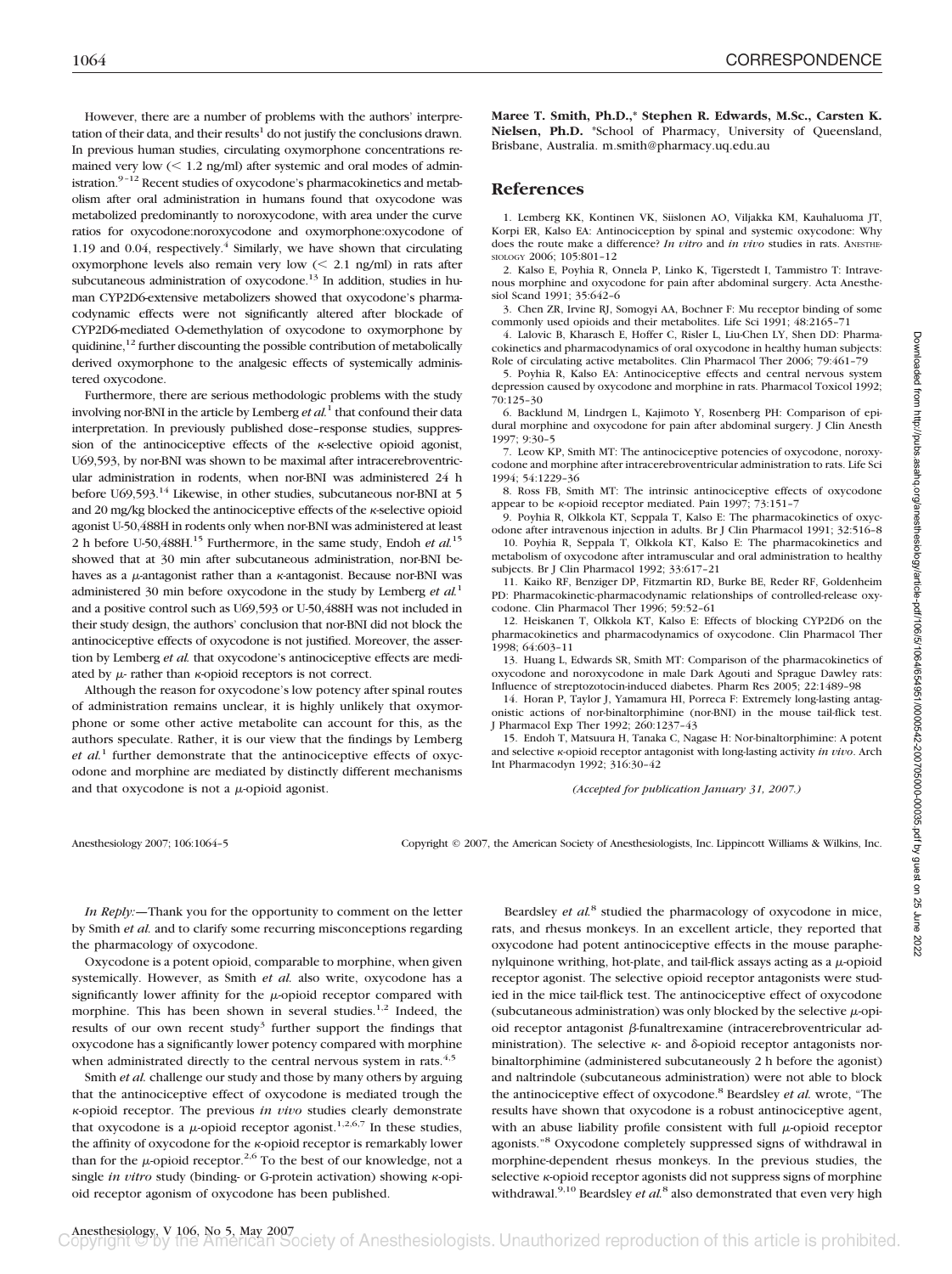doses of oxycodone did not induce behavior (salivation or diuresis) indicative of  $\kappa$ -opioid like activity. Therefore, high-quality classic pharmacology experiments clearly show that oxycodone is a  $\mu$ -opioid receptor agonist, not a  $\kappa$ -opioid receptor agonist.

Smith  $et$   $al$ . agree that oxymorphone is a potent  $\mu$ -opioid receptor agonist.<sup>11</sup> In our recent study,<sup>3</sup> nor-binaltorphimine (administered 30) min before study drugs) was not able to antagonize the antinociceptive effect of oxymorphone or oxycodone. Should nor-binaltorphimine behave as a  $\mu$ -opioid receptor antagonist when given 30 min before the study drugs, as suggested by Smith *et al.*, the antinociceptive effect of oxymorphone should have been significantly attenuated. The antinociceptive effect of oxymorphone, like that of oxycodone, was prevented only by naloxone, not by nor-binaltorphimine.

In our recent study, $3$  oxycodone showed weaker activation of the spinal  $\mu$ -opioid receptors compared with morphine. The mechanisms behind this difference are interesting and will be studied further. In the brain, oxycodone activated the  $\mu$ -opioid receptors, albeit to a lesser extent than morphine. The reason why oxycodone produces more potent antinociception compared with morphine after systemic administration remains to be clarified. Smith *et al.* argue that we are suggesting that the analgesic effects of systemic oxycodone are due to oxymorphone. This is not what we concluded. We suggested that the metabolites may have a role in oxycodone-induced analgesia. We agree that the circulating concentrations of oxymorphone after systemic administration of oxycodone are low, as  $we^{12-14}$  and others<sup>15</sup> have shown. Because systemic oxycodone causes potent  $\mu$ -opioid receptor agonist effects while being a weak  $\mu$ -opioid receptor agonist with insignificant binding to other opioid receptors, pharmacokinetic explanations must be considered. One possibility is that the access of either oxycodone itself and/or some of its active metabolites to the central nervous system are more effective compared with that of morphine. There are a number of oxycodone metabolites produced in oxidative and reductive reactions that have not been studied *in vivo*. Oxymorphone, on the other hand, is an interesting spinal analgesic, and it has recently been launched as an oral analgesic, too.

Oxycodone binds to the  $\mu$ -opioid receptor and activates the  $\mu$ -opioid receptor, whereas it does not bind to the  $\kappa$ -opioid receptor and does not activate the  $\kappa$ -opioid receptor. Importantly, in human beings,  $oxycodone$  behaves as a  $\mu$ -opioid receptor agonist producing analgesia, euphoria, dependence, and other typical  $\mu$ -opioid effects. Oxycodone does not cause psychotomimetic effects, dysphoria, diuresis, or other effects typical for a  $\kappa$ -opioid agonist. Several aspects of oxycodone pharmacology still need to be studied. However, it is obvious that oxycodone is a  $\mu$ -opioid receptor agonist, not a  $\kappa$ -opioid receptor agonist.

**Kim K. Lemberg, D.D.S.,\* Esa R. Korpi, M.D., Ph.D., Antti O. Siiskonen, M.Sc., Jari T. Yli-Kauhaluoma, Ph.D., Vesa K. Kontinen, M.D., Ph.D., Kaarin M. Viljakka, M.D., Eija A. Kalso, M.D., Ph.D.** \*University of Helsinki, Helsinki, Finland. kim.lemberg@helsinki.fi

#### **References**

1. Chen ZR, Irvine RJ, Somogyi AA, Bochner F: Mu receptor binding of some commonly used opioids and their metabolites. Life Sci 1991; 48:2165–71

2. Lalovic B, Kharasch E, Hoffer C, Risler L, Liu-Chen L-Y, Shen DD: Pharmacokinetics and pharmacodynamics of oral oxycodone in healthy human subjects: Role of circulating active metabolites. Clin Pharmacol Ther 2006; 79:461–79

3. Lemberg KK, Kontinen VK, Siiskonen AO, Viljakka KM, Yli-Kauhaluoma JT, Korpi ER, Kalso EA: Antinociception by spinal and systemic oxycodone: Why does the route make a difference? *In vitro* and *in vivo* studies in rats. ANESTHE-SIOLOGY 2006; 105:801–12

4. Poyhia R, Kalso EA: Antinociceptive effects and central nervous system depression caused by oxycodone and morphine in rats. Pharmacol Toxicol 1992; 70:125–30

5. Leow KP, Smith MT: The antinociceptive potencies of oxycodone, noroxycodone and morphine after intracerebroventricular administration to rats. Life Sci 1994; 54:1229–36

6. Monory K, Greiner E, Sartania N, Sallai L, Pouille Y, Schmidhammer H, Hanoune J, Borsodi A: Opioid binding profiles of new hydrazone, oxime, carbazone and semicarbazone derivatives of 14-alkoxymorphinans. Life Sci 1999; 64:2011–20

7. Thompson CM, Wojno H, Greiner E, May EL, Rice KC, Selley DE: Activation of G-proteins by morphine and codeine congeners: insights to the relevance of Oand N-demethylated metabolites at mu- and delta-opioid receptors. J Pharmacol Exp Ther 2004; 308:547–54

8. Beardsley PM, Aceto MD, Cook CD, Bowman ER, Newman JL, Harris LS: Discriminative stimulus, reinforcing, physical dependence, and antinociceptive effects of oxycodone in mice, rats, and rhesus monkeys. Exp Clin Psychopharmacol 2004; 12:163–72

9. Fukagawa Y, Katz JL, Suzuki T: Effects of a selective kappa-opioid agonist, U-50,488H, on morphine dependence in rats. Eur J Pharmacol 1989; 170:47–51

10. Gmerek DE, Woods JH: Kappa receptor mediated opioid dependence in rhesus monkeys. Life Sci 1986; 39:987–92

11. Ross FB, Smith MT: The intrinsic antinociceptive effects of oxycodone appear to be kappa-opioid receptor mediated. Pain 1997; 73:151–7

12. Poyhia R, Olkkola KT, Seppala T, Kalso E: The pharmacokinetics of oxycodone after intravenous injection in adults. Br J Clin Pharmacol 1991; 32:516–8

13. Poyhia R, Seppala T, Olkkola KT, Kalso E: The pharmacokinetics and metabolism of oxycodone after intramuscular and oral administration to healthy subjects. Br J Clin Pharmacol 1992; 33:617–21

14. Heiskanen T, Olkkola KT, Kalso E: Effects of blocking CYP2D6 on the pharmacokinetics and pharmacodynamics of oxycodone. Clin Pharmacol Ther 1998; 64:603–11

15. Kaiko RF, Benziger DP, Fitzmartin RD, Burke BE, Reder RF, Goldenheim PD: Pharmacokinetic-pharmacodynamic relationships of controlled-release oxycodone. Clin Pharmacol Ther 1996; 59:52–61

*(Accepted for publication January 31, 2007.)*

Anesthesiology 2007; 106:1065–6 Copyright © 2007, the American Society of Anesthesiologists, Inc. Lippincott Williams & Wilkins, Inc.

Lower Tidal Volumes and Positive End-expiratory Pressure Prevents Alveolar Coagulation in Patients without Lung Injury

*To the Editor:—*I read with interest the excellent article by Choi *et al.*<sup>1</sup> about the preventive role of mechanical ventilation, with lower tidal volumes plus positive end-expiratory pressure (PEEP), on alveolar coagulation. They demonstrated that mechanical ventilation with lower tidal volumes and PEEP (10 cm  $H_2O$ ) decreases the procoagulant activity in the lungs of even otherwise healthy surgical patients. The observed procoagulant activity change was explained by mechanical ventilation with high tidal volume and no PEEP. In previous studies,

the same researchers and others showed that there were similar pulmonary hemostasis disturbances in patients with adult respiratory distress syndrome and pneumonia. Although much is unknown about the topic, the authors gave a detailed discussion as to whether this procoagulant activity is a possible sign of repair or a further trigger of proinflammatory process in the lung.

If we exclude this important work by Choi *et al.*, the recent literature provides conflicting evidence on the role of high-tidal volume with no PEEP in causing ventilator-associated lung injury in healthy human lungs.<sup>2-4</sup> Possibly because of the short amount of time that mechanical ventilation is provided during general anesthesia, it was hard to see any clinical effects of potential lung stretch in relatively

The above letter was sent to the authors of the referenced report. The authors did not feel that a response was required. —Michael M. Todd, M.D., Handling Editor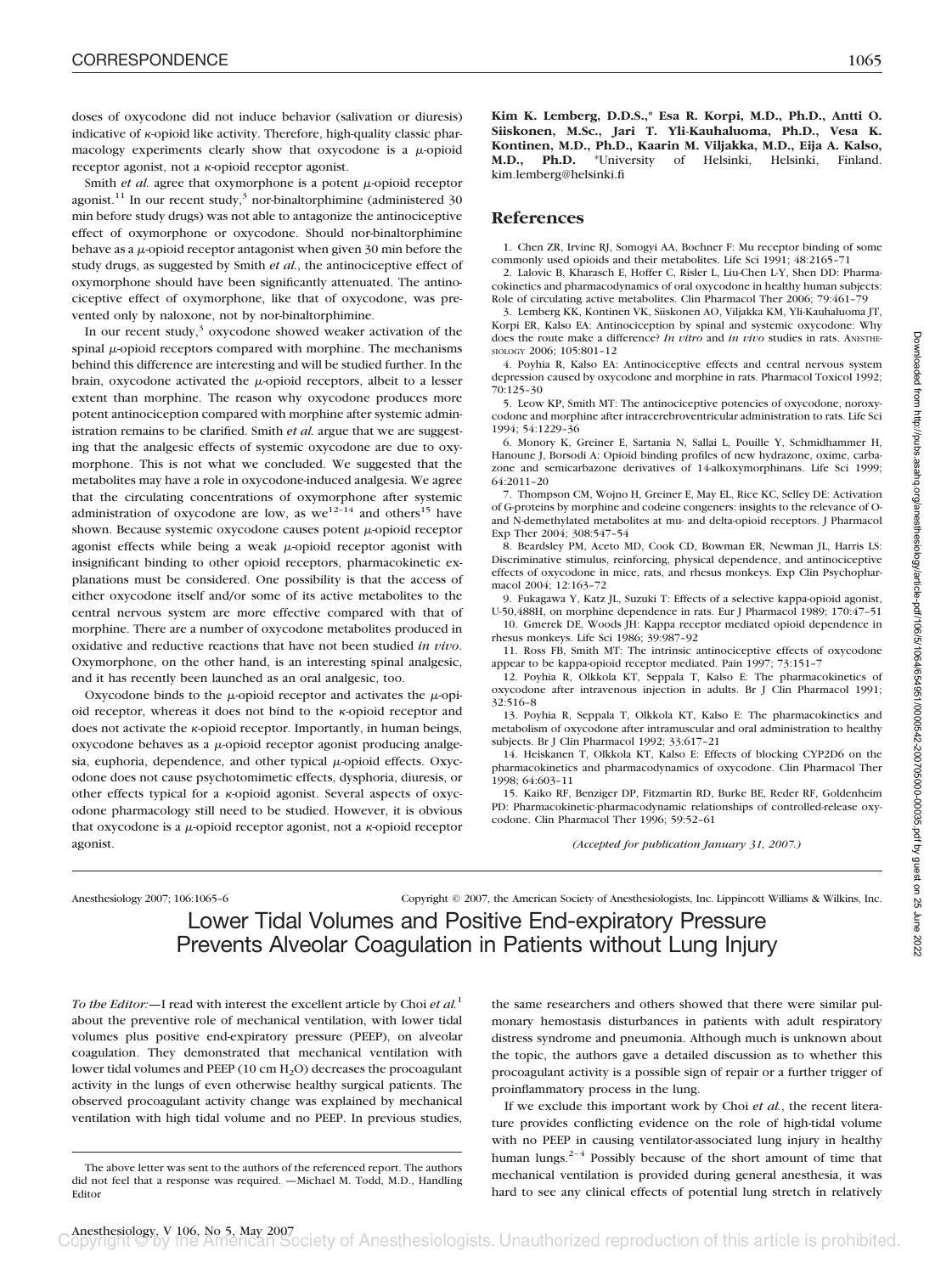healthy human lungs. Another explanation would be that high-tidalvolume ventilation alone is not a sufficient trigger to cause lung injury in healthy human lungs. Two recent articles from Wrigge *et al.*<sup>4,5</sup> support the latter explanation. Accepting this, one can hypothesize that mechanical ventilation with high tidal volumes without PEEP does not initiate any tissue injury that can be monitored by proinflammatory cytokine response.

However, when we take the article by Choi *et al.* into account and further consider the bidirectional relation between coagulation and inflammation in pathogenesis of vascular disease as well summarized previously by Levi *et al.*,<sup>6</sup> we realize that there are different questions to be asked and various hypotheses to be made to fully understand the mechanism of ventilator-associated lung injury in previously healthy subjects. For example, what might be the absolute first trigger to initiate stretch injury in the lungs? As in the vascular pathophysiology, is it the direct stretch of mononuclear cells (in this case alveolar macrophages) that triggers the proinflammatory or procoagulant pathways? Is it a set of proinflammatory cytokines originating from the alveolar macrophages (or even epithelial cells) triggering the procoagulant process in the lungs? Can such processes be triggered by lung cellular stretch through the activation of integrin–mitogen-activated protein kinase–interleukin-8 pathway, which would lead to further chemokine responses?7,8 Or do any of the toll-like receptors play a triggering role in initiating transcriptional processes through nuclear factor  $\kappa B$  to deliver proinflammatory pathways including tumor necrosis factor  $\alpha$  or interleukin 1 $\beta$ ? Can it be that high-tidal-volume, no-PEEP ventilation cancels the alveolar integrity and stability of alveolar macrophages maintained by transforming growth factor  $\beta$ ?<sup>9</sup>

The sequence of triggers would bring the real mechanisms behind the ventilator-associated lung injury and associated lung injury. Therefore, it is extremely important to understand the sequence of triggers and potential pathways. At this point, if Choi *et al.* performed any other tests in the bronchoalveolar lavage samples, such as proinflammatory cytokines, chemokines, or any transcriptional pathway agents, simultaneously with their procoagulant tests, it would be valuable to

share such data for further development of new hypotheses to test the bidirectional relation between coagulation and inflammation.

**Ozan Akca, M.D.,** University of Louisville, Louisville, Kentucky. ozan.akca@louisville.edu

The author thanks Nancy Alsip, Ph.D. (University of Louisville, Louisville, Kentucky), for editorial assistance.

#### **References**

1. Choi G, Wolthuis EK, Bresser P, Levi M, van der Poll T, Dzoljic M, Vroom MB, Schultz MJ: Mechanical ventilation with lower tidal volumes and positive end-expiratory pressure prevents alveolar coagulation in patients without lung injury. ANESTHESIOLOGY 2006; 105:689–95

2. Gajic O, Dara SI, Mendez JL, Adesanya AO, Festic E, Caples SM, Rana R, St Sauver JL, Lymp JF, Afessa B, Hubmayr RD: Ventilator-associated lung injury in patients without acute lung injury at the onset of mechanical ventilation. Crit Care Med 2004; 32:1817–24

3. Bregeon F, Roch A, Delpierre S, Ghigo E, Autillo-Touati A, Kajikawa O, Martin TR, Pugin J, Portugal H, Auffray JP, Jammes Y: Conventional mechanical ventilation of healthy lungs induced pro-inflammatory cytokine gene transcription. Respir Physiol Neurobiol 2002; 132:191–203

4. Wrigge H, Uhlig U, Zinserling J, Behrends-Callsen E, Ottersbach G, Fischer M, Uhlig S, Putensen C: The effects of different ventilatory settings on pulmonary and systemic inflammatory responses during major surgery. Anesth Analg 2004; 98:775–81

5. Wrigge H, Uhlig U, Baumgarten G, Menzenbach J, Zinserling J, Ernst M, Dromann D, Welz A, Uhlig S, Putensen C: Mechanical ventilation strategies and inflammatory responses to cardiac surgery: A prospective randomized clinical trial. Intensive Care Med 2005; 31:1379–87

6. Levi M, van der Poll T, Buller HR: Bidirectional relation between inflammation and coagulation. Circulation 2004; 109:2698–704

7. Goodman RB, Pugin J, Lee JS, Matthay MA: Cytokine-mediated inflammation in acute lung injury. Cytokine Growth Factor Rev 2003; 14:523–35

8. Pugin J: Molecular mechanisms of lung cell activation induced by cyclic stretch. Crit Care Med 2003; 31:S200–6

9. Pittet JF, Griffiths MJ, Geiser T, Kaminski N, Dalton SL, Huang X, Brown LA, Gotwals PJ, Koteliansky VE, Matthay MA, Sheppard D: TGF-beta is a critical mediator of acute lung injury. J Clin Invest 2001; 107:1537–44

*(Accepted for publication February 8, 2007.)*

Anesthesiology 2007; 106:1066–7 Copyright © 2007, the American Society of Anesthesiologists, Inc. Lippincott Williams & Wilkins, Inc.

# An Unusual Cause of Leak in a Silicone Endotracheal Tube Secured by the SecureEasy® Endotracheal Tube Holder in the Trauma Intensive Care Unit

*To the Editor:—*The *LMA-Fastrach*™ (LMA North America, San Diego, CA) has been used in patients with a difficult airway, including those with an unstable cervical spine.<sup>1,2</sup> We report a case of a successful intubation *via* the *LMA-Fastrach*™ in a patient with severe ankylosing spondylitis and an unstable C5–C6 fracture dislocation with subsequent leak around the silicone, dedicated endotracheal tube (ETT), resulting in desaturation.

The 40-yr-old male patient was awake, alert, and spontaneously breathing at the time of admission. During the course of his evaluation, his breathing became progressively laborious, and tracheal intubation was requested by the trauma team. After multiple failed attempts at awake nasal and oral fiberoptic intubation and awake direct laryngoscopy, tracheal intubation was performed blindly *via* a size 4 *LMA-Fastrach*™ after intravenous administration of 17 mg etomidate by the trauma team. The patient was transferred to the trauma intensive care unit, where the 7.0-mm-ID, silicone, dedicated ETT was secured at 26 cm at the lips with a SecureEasy® ETT holder (Smiths Medical, Dublin, OH). Four hours after the initial intubation, mechanical tidal volumes were noted to decrease slowly (200–300 ml/breath). The presumed diagnosis was a cuff leak; deflation and reinflation of the pilot balloon with  $3-5$  ml air attested to the integrity of the cuff. The breathing circuit was also checked and found to be intact. The leak eventually resolved. However, the problem recurred and persisted the following days in an inconsistent pattern and at variable intervals. ETT exchange was contemplated but not attempted in light of the initial difficult intubation. The patient subsequently underwent both anterior and posterior fusions of the cervical spine with halo traction placement; no intraoperative leaks were noted. On admission day 9, however, increasing leakage and episodes of desaturation led to the decision to perform a tracheostomy. In the operating room, careful listening determined the leak to be at the level of the 15-mm male connector. Application of electrical tape to the proximal end of the ETT corrected the problem.

After insertion of a No. 8 Shiley® tracheostomy tube (Tyco Healthcare, Mansfield, MA), the ETT was removed, and close examination

Support was provided solely from institutional and/or departmental sources.

The above letter was sent to The Laryngeal Mask Company for reply. The manufacturer did not feel that a response was required. After numerous failed attempts to acquire a reply to this letter from Smiths Medical, it is being published without a response. —Michael M. Todd, M.D., Handling Editor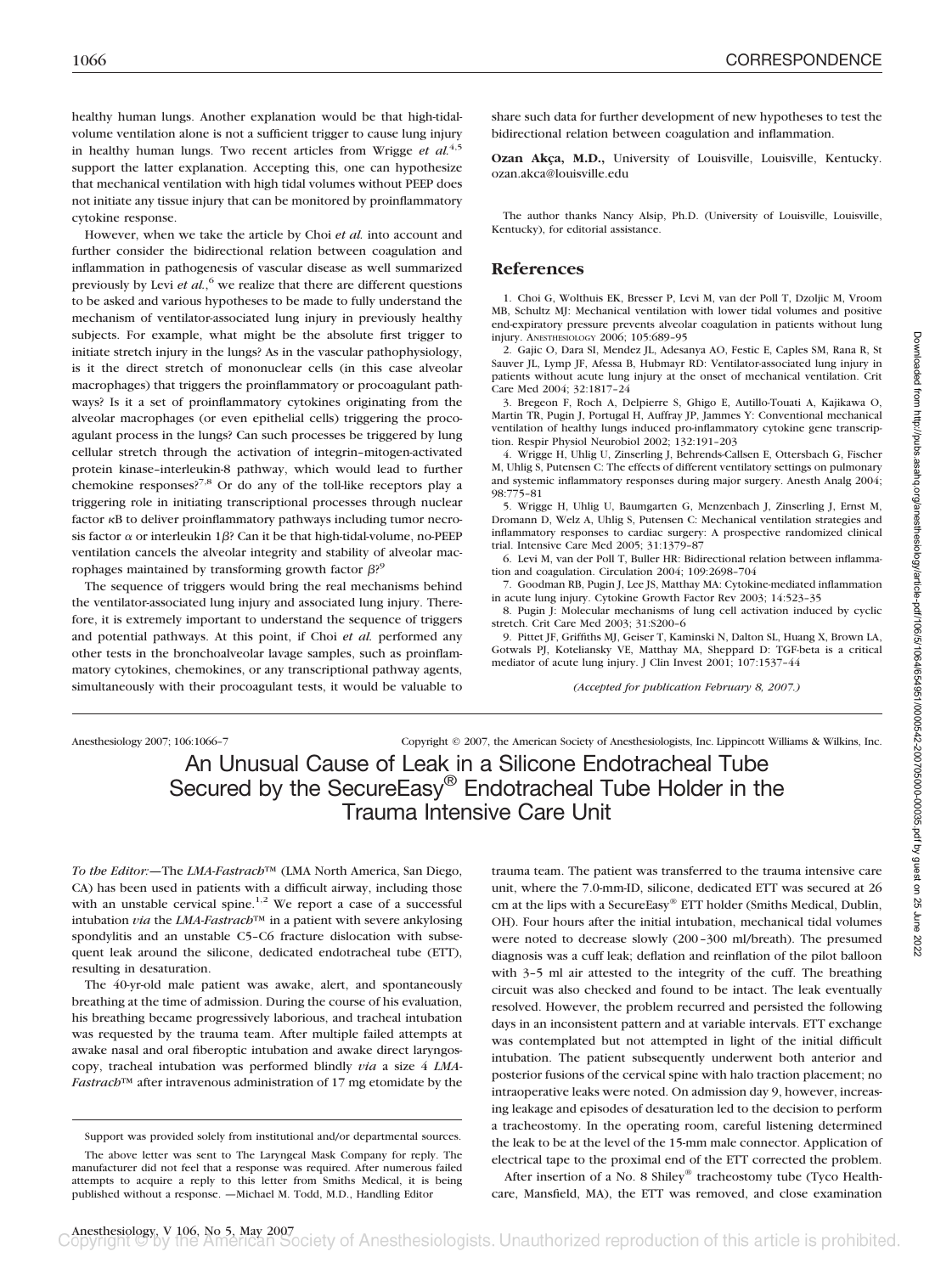



**Fig. 1. The holes in the silicone endotracheal tube seem to line up with the prongs on the SecureEasy® ETT holder (Smiths Medical, Dublin, OH).**

revealed several holes at the proximal end of the ETT that lined up with the metal prongs of the SecureEasy® device (fig. 1). The ETT cuff was found to be intact. It was also noted that the 15-mm connector was from a 6.5-mm-ID ETT.

The *LMA-Fastrach*™ manufacturer was contacted and informed of the events. After reviewing all relevant information and photographs, the manufacturer of the *LMA-Fastrach*™ stated that the problem we encountered had never been previously reported to LMA North America (as of October 2005). Several factors seem to have contributed to the leak in the ETT. The soft medical grade silicone of the dedicated ETT supplied with the *LMA-Fastrach*™ can be torn or perforated by prolonged contact with sharp or pointed objects. The respiratory care department at our institution has used the SecureEasy® for some time without incident. We assume that the metal prongs do not perforate or otherwise damage the standard polyvinylchloride ETT. Moreover, tension exerted on the soft silicone ETT by inadequately supported ventilator tubing could have stretched open the small perforations and may have accounted for the inconsistent nature of the leak. Finally, the

leak was further compounded by the inadvertent use of an incorrectly sized 15-mm male ETT connector.

In conclusion, our unique case raises concerns about the long-term use of the silicone ETT packaged with the *LMA-Fastrach*™ in the critical care unit in conjunction with the SecureEasy® ETT holder.

**Xuan Au-Truong, M.D., David Lang, D.O., Christopher S. Wise, M.D., Reza Voosoughi, M.D., Ninos J. Joseph, B.S.\*** \*Advocate Illinois Masonic Medical Center, Chicago, Illinois. ninos-j.joseph@advocatehealth.com

#### **References**

1. Agarwal M, Kawatra R, Dali JS: Intubation in unstable cervical spine: ILMA or Macintosh laryngoscope? (abstract). Can J Anaesth 2004; 51:A27

2. Sener EB, Sarihasan B, Ustun E, Kocamanoglu S, Kelsaka E, Tur A: Awake tracheal intubation through the intubating laryngeal mask airway in a patient with halo traction. Can J Anaesth 2002;49:610–3

*(Accepted for publication October 11, 2006.)*

# Anesthesiology 2007; 106:1067–9 Copyright © 2007, the American Society of Anesthesiologists, Inc. Lippincott Williams & Wilkins, Inc. Coronary Artery Stent Placement Immediately before Noncardiac Surgery: A Potential Risk?

*To the Editor:—*Percutaneous coronary intervention (PCI), angioplasty with stenting, is commonly used for treatment of symptomatic coronary artery disease. The introduction of stents has reduced the incidence of restenosis, one of the major drawbacks of coronary angioplasty, and has proved to be an alternative treatment for bypass surgery. This strategy may be attractive compared with bypass surgery in patients scheduled to undergo general surgery, because the delay of the index surgical procedure is prevented. However, initially, stent placement causes complete denudation of the arterial endothelial surface, and stent struts may damage the media or penetrate into the lipid core, inducing inflammatory and coagulation activity. These factors temporarily increase the risk of in-stent thrombosis until a neointima has been formed. Fortunately, the introduction of dual antiplatelet therapy (aspirin and clopidogrel) has overcome this complication and reduced the rate of in-stent thrombosis to less than 1%.

However, recent stent placement might be potentially harmful for patients undergoing noncardiac surgery. Surgery increases the thrombosis risk due to a perioperative stress response including sympathetic activation promoting sheer stress on arterial plaques, enhanced vascular reactivity conducive to vasospasm, reduced fibrinolytic activity, platelet activation, and hypercoagulability. In addition, while the surgical patient is in a hypercoagulable state, dual antiplatelet therapy is often interrupted because of the fear for excessive bleeding complications during surgery.

This double-edged sword of coronary stenting and prevention of cardiac complications on one hand and an excess of bleeding risk on the other remains a controversial issue in perioperative management. Therefore, we have reviewed the currently available evidence on stent-related complications in the perioperative period in which timing of surgery and antiplatelet strategy seems to play a pivotal role.

A systematic electronic search of published reports on Medline was undertaken to identify studies published between January 1995 and October 2006 in English language that reported on perioperative cardiac outcome after noncardiac surgery in patients with a history of PCI with stenting. To identify eligible studies, the follow-

Dr. Schouten is supported by an unrestricted research grant from the Netherlands Organization of Health Research and Development, The Hague, The Netherlands, and an unrestricted research grant from Lijf & Leven Foundation, Rotterdam, The Netherlands.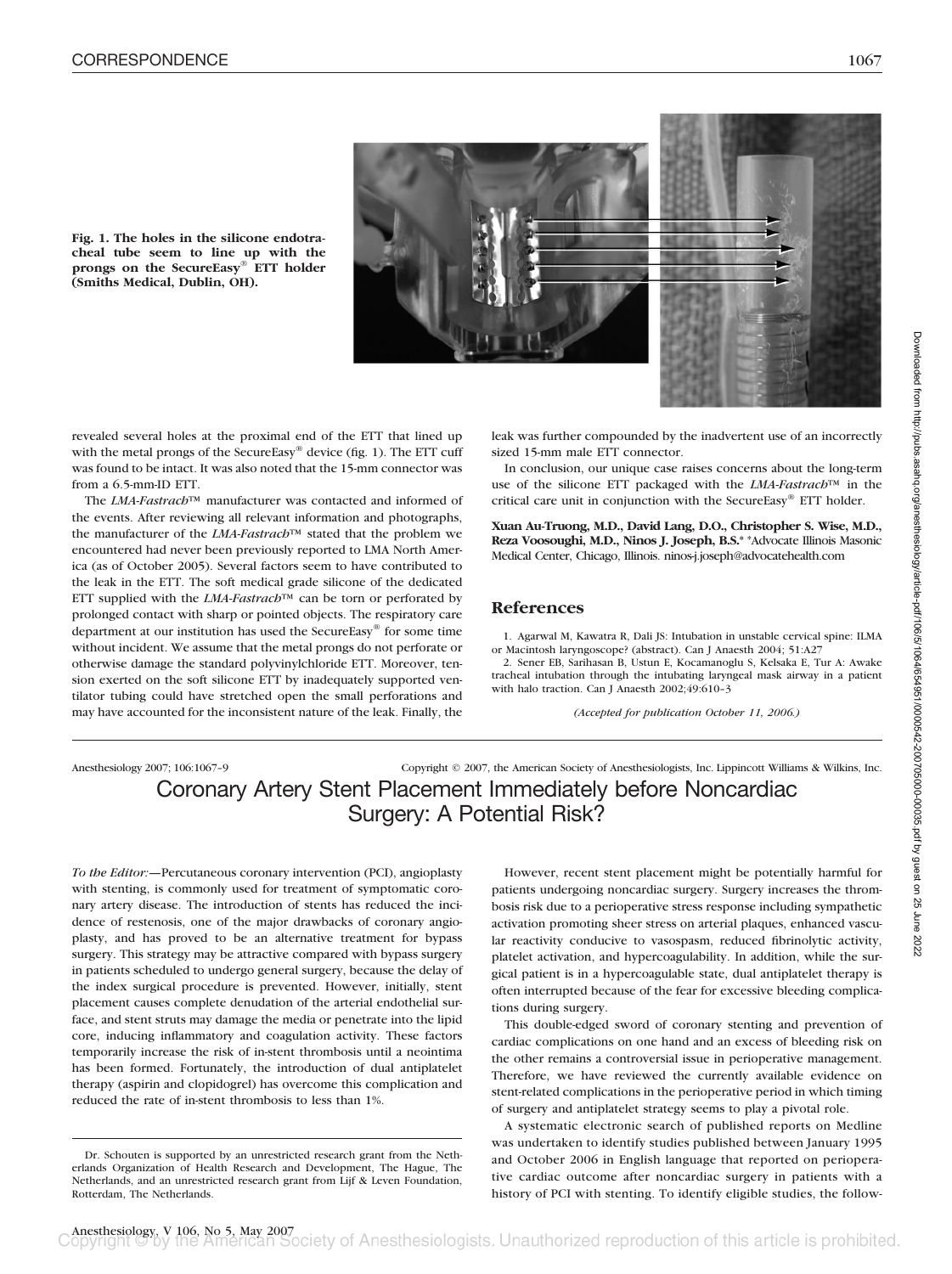

**Fig. 1. Incidence of perioperative complications in studies with different median times between percutaneous transluminal coronary angioplasty plus stenting and noncardiac surgery.1–10 MI myocardial infarction.**

ing Medical Subject Heading terms, or a combination of these, were used: *stent*, *myocardial revascularization*, *surgery*, *postoperative complications*, *mortality*, myocardial infarction, and *perioperative care*. Furthermore, we examined the reference lists of identified articles and published recommendations for perioperative cardiac risk management. Eventually, a total of 10 relevant studies were identified.<sup>1-10</sup> Pertinent data from the selected studies were extracted independently by two investigators.

The 10 studies encompass a total of 980 patients who underwent noncardiac surgery after coronary stent placement. The median time from PCI to noncardiac surgery ranged from 13 to 284 days. The majority of reports included bare metal stent use, and only 2 recent studies reported the outcome of drug-eluting stents.<sup>8,10</sup> Perioperative myocardial infarction and death were common complications, with myocardial infarction rates ranging from 2% to 28% and death ranging from 3% to 20% (fig. 1). Studies with a short median interval between PCI and noncardiac surgery reported higher cardiac complication rates as compared with reports with a longer median time interval. Importantly, when studies with a longer median interval between PCI and noncardiac surgery were evaluated in more detail, patients with early surgery experienced more cardiac events than those with late surgery (table 1). Discontinuation of antiplatelet therapy is an important factor in this respect. Unfortunately, not all studies provided data on the number of patients that stopped antiplatelet therapy before surgery. However, if data were available, there was a clear trend toward a higher incidence of perioperative events after stopping antiplatelet therapy. In the report of Kaluza *et al.*, <sup>1</sup> 6 of 8 patients who died in the perioperative period were without antiplatelet therapy. The same trend was found by Sharma *et al.*<sup>3</sup>; 86% of patients who discontinued antiplatelet therapy died perioperatively *versus* only 5% in the group of patients who continued antiplatelet therapy. Recently, we confirmed this finding in a study of 192 patients. In particular, in patients with early noncardiac surgery, there was a marked difference in major adverse cardiac events (30% *vs.* 0%, respectively, for patients who stopped and continued antiplatelet therapy).<sup>10</sup>

The minimal period in which antiplatelet therapy should be prescribed before noncardiac surgery is ill-defined. A period of 4 weeks seems to be too short, as shown by the study of Brichon *et al.*<sup>5</sup> In a group of 20 patients, 2 experienced perioperative in-stent thrombosis, suggesting that a prolonged period of antiplatelet therapy may be required. A period of 6 weeks is supported by the results of the studies of Wilson *et al.*<sup>4</sup> and Reddy *et al.*<sup>2</sup> In a group of 79 patients undergoing noncardiac surgery after an interval of 6 weeks, no major cardiac events occurred. These results were questioned by the study of Vicenzi *et al.*<sup>7</sup> In 56 patients who underwent noncardiac surgery more than 90 days after PCI, the cardiac event rate was as high as 34% within 3 months after surgery.<sup>7</sup> However, it

**Table 1. Incidence of Perioperative Events in Noncardiac Surgery after Coronary Stent Placement**

| Study                         | Time to Surgery | n   | Mortality, % | Myocardial<br>Infarction, % |
|-------------------------------|-----------------|-----|--------------|-----------------------------|
| Wilson et al. <sup>4</sup>    | $< 6$ weeks     | 168 | 4            | 6                           |
|                               | $> 6$ weeks     | 39  | O            | O                           |
| Kaluza et al. <sup>1</sup>    | $<$ 2 weeks     | 25  | 32           | 28                          |
|                               | $> 2$ weeks     | 15  | 0            | 0                           |
| Sharma et al. <sup>3</sup>    | $<$ 3 weeks     | 27  | 26           | 22                          |
|                               | $>$ 3 weeks     | 20  | 5            | 10                          |
| Reddy et al. <sup>2</sup>     | $< 6$ weeks     | 16  | 25           | 38                          |
|                               | $> 6$ weeks     | 40  | 0            | 0                           |
| Brichon et al. <sup>5</sup>   | $<$ 3 months    | 32  | 3            | 9                           |
| Godet et al. <sup>9</sup>     | 5-8 weeks       | 78  | 5            | 9                           |
| Schouten et al. <sup>10</sup> | Early*          | 30  | 13           | 13                          |
|                               | Late*           | 162 | 2            | 0.6                         |
| Leibowitz et al. <sup>6</sup> | $<$ 2 weeks     | 29  | 24           | 7                           |
|                               | $> 2$ weeks     | 65  | 9            | 8                           |
| Vicenzi et al. <sup>7</sup>   | $<$ 35 days     | 22  |              | $72+$                       |
|                               | 35-90 days      | 25  |              | 44†                         |
|                               | $>90$ days      | 56  |              | 34†                         |

The study of Ward *et al.*<sup>8</sup> is not included in this table because they did not report the incidence of adverse events separately for percutaneous coronary intervention–plus–stent procedures.

\* Early surgery was defined as within 1 month after bare metal stenting, within 3 months after sirolimus drug-eluting stenting, and within 6 months after paclitaxel drug-eluting stenting. † Not only perioperative events but also events less than 3 months within surgery are included. Events were defined as cardiac death, myocardial infarction, repeated percutaneous coronary interventions, congestive heart failure, unstable angina, significant arrhythmias, and myocardial cell injury.

should be taken into account that in a number of patients, antiplatelet therapy was stopped 3 days before noncardiac surgery, which may be related to adverse outcome. Ferrari *et al.*<sup>11</sup> showed that stopping antiplatelet therapy, even after a long period since stenting (mean time between stenting and withdrawal  $15.5 \pm 6.5$ months), was a significant risk factor for adverse cardiac events.

In conclusion, the current available literature suggests that noncardiac surgery after PCI with stenting should be delayed at least 6 weeks, and dual antiplatelet therapy is associated with improved outcome.

**Olaf Schouten, M.D., Jeroen J. Bax, M.D., Ph.D., Johan Damen, M.D., Ph.D., Don Poldermans, M.D., Ph.D.\*** \*Erasmus Medical Center, Rotterdam, The Netherlands. d.poldermans@erasmusmc.nl

#### **References**

1. Kaluza GL, Joseph J, Lee JR, Raizner ME, Raizner AE: Catastrophic outcomes of noncardiac surgery soon after coronary stenting. J Am Coll Cardiol 2000; 35:1288–94

2. Reddy PR, Vaitkus PT: Risks of noncardiac surgery after coronary stenting. Am J Cardiol 2005; 95:755–7

3. Sharma AK, Ajani AE, Hamwi SM, Maniar P, Lakhani SV, Waksman R, Lindsay J: Major noncardiac surgery following coronary stenting: When is it safe to operate? Catheter Cardiovasc Interv 2004; 63:141–5

4. Wilson SH, Fasseas P, Orford JL, Lennon RJ, Horlocker T, Charnoff NE, Melby S, Berger PB: Clinical outcome of patients undergoing non-cardiac surgery in the two months following coronary stenting. J Am Coll Cardiol 2003; 42: 234–40

5. Brichon PY, Boitet P, Dujon A, Mouroux J, Peillon C, Riquet M, Velly JF, Ris HB: Perioperative in-stent thrombosis after lung resection performed within 3 months of coronary stenting. Eur J Cardiothorac Surg 2006; 30:793–6

6. Leibowitz D, Cohen M, Planer D, Mosseri M, Rott D, Lotan C, Weiss AT: Comparison of cardiovascular risk of noncardiac surgery following coronary angioplasty with *versus* without stenting. Am J Cardiol 2006; 97:1188–91

7. Vicenzi MN, Meislitzer T, Heitzinger B, Halaj M, Fleisher LA, Metzler H: Coronary artery stenting and non-cardiac surgery: A prospective outcome study. Br J Anaesth 2006; 96:686–93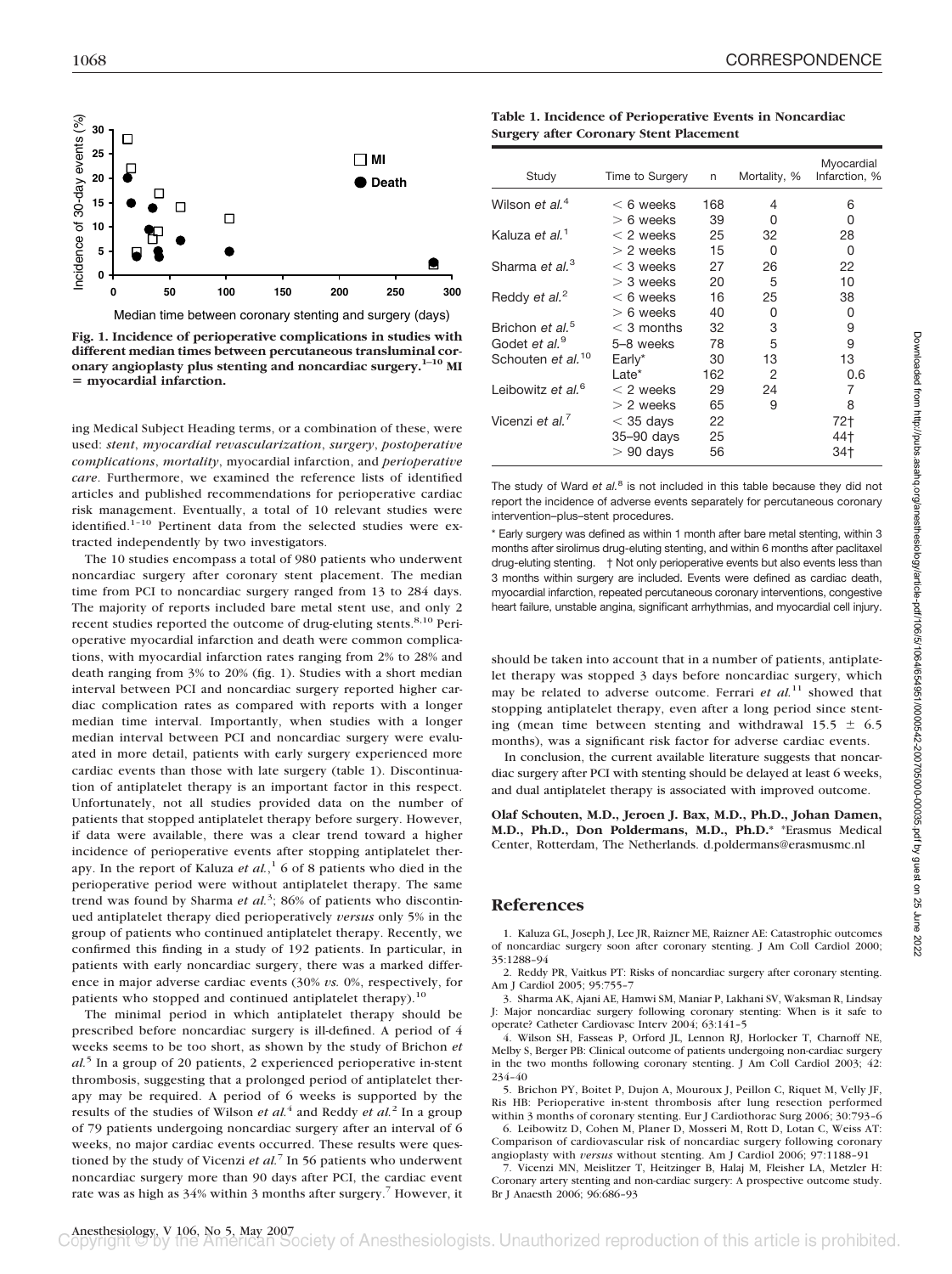8. Ward HB, Kelly RF, Thottapurathu L, Moritz TE, Larsen GC, Pierpont G, Santilli S, Goldman S, Krupski WC, Littooy F, Reda DJ, McFalls EO: Coronary artery bypass grafting is superior to percutaneous coronary intervention in prevention of perioperative myocardial infarctions during subsequent vascular surgery. Ann Thorac Surg 2006; 82:795–800

9. Godet G, Riou B, Bertrand M, Fleron MH, Goarin JP, Montalescot G, Coriat P: Does preoperative coronary angioplasty improve perioperative cardiac outcome? ANESTHESIOLOGY 2005; 102:739–46

10. Schouten O, Van Domburg RT, Bax JJ, de Jaegere PJ, Dunkelgrun M,

Feringa HH, Hoeks SE, Poldermans D: Noncardiac surgery after coronary stenting: Early surgery and interruption of antiplatelet therapy are associated with an increase in major adverse cardiac events. J Am Coll Cardiol 2007; 49:122–4

11. Ferrari E, Benhamou M, Cerboni P, Marcel B: Coronary syndromes following aspirin withdrawal: A special risk for late stent thrombosis. J Am Coll Cardiol 2005; 45:456–9

*(Accepted for publication December 19, 2006.)*

# Anesthesiology 2007; 106:1069–70 Copyright © 2007, the American Society of Anesthesiologists, Inc. Lippincott Williams & Wilkins, Inc. A New Twist in Approaching Difficult Tracheal Intubation. Description of an Economic, Easy, and Effective Way: The  $\Sigma$  Way

*To the Editor:—*After direct laryngoscopy, tracheal intubation has been reported to be awkward in 2.5% and difficult in 1.8% of cases.<sup>1</sup> Change of blade type or length, the backward upward rightward pressure (BURP) maneuver,<sup>2</sup> and optimal external laryngeal manipulation<sup>3</sup> have shown to significantly improve the degree of visualization of the larynx. However, there are some cases in which intubation remains difficult. In these cases, a semirigid stylet can be used to alter the curvature of the tube to facilitate intubation. Anesthesiologists usually employ the so-called hockey stick configuration to direct the tube toward the airway when the larynx is not readily visible (*e.g.*, Cormack and Lehane grade 3 or 4). However, although withdrawal of the stylet causes the tip of the endotracheal tube to move anteriorly, thus facilitating intubation, $4$  there are still some cases in which intubation is impossible. This could be due not only to a particularly reduced interincisor distance or a particularly marked prognathism or retrognathism, but also to the impossibility to flex the cervical spine or extend the atlanto-occipital joint completely up to the sniffing position. In many of the aforesaid situations, alignment of the mouth, larynx and pharynx axes could be almost impossible. In such cases, even if partial insertion of the tube is achieved by means of hockey stick configuration of the tube, its rectilinear part may hit the superior dental arch, thus preventing the anesthesiologist from directing and finally advancing its distal tip through the vocal cords.

In all of these cases, and generally in every situation where intubation is difficult, we have found a new way of shaping the tube with the stylet (fig. 1) that is particularly easy and effective. The tube is shaped in a way that resembles the Greek letter  $\Sigma$ , with two curves, the distal one being more pronounced. The difference with the traditional hockey stick configuration is evident: With this new method, the endotracheal tube is shaped according to three main axes (a, b, and c), whereas in the traditional way, there are only two axes. In addition, with this new configuration, the tube can safely be shaped in such a way that its distal part (axis c) can be even longer compared with the traditional way, because it is almost impossible for its proximal part to hit the superior dental arch (see next paragraph).

Correct placement of the endotracheal tube is possible after only four simple phases. Under direct laryngoscopy, the tube is initially inserted into the patient's oral cavity with axis a parallel to his body surface (phase I). At the end of this phase, the distal part of the tube follows the tongue profile, and axis c coincides with the mouth axis. The tube is then rotated backward (in the sagittal plane) by  $45^{\circ}$ –60 $^{\circ}$  (phase II). The tube now fits perfectly to the profile of tongue and laryngopharynx: In fact, axis c is now aligned with the pharynx axis, whereas axis b coincides with the mouth axis. Finally, there should be a combined movement of further backward rotation (10°–15°) and an advance of the endotracheal tube (phase III). This



**Fig. 1. The traditional "hockey stick" configuration (***left***) compared with the new way of shaping the tube (***right***). The difference between these two configurations is evident: Whereas the first tube is shaped according to two main axes, the second one takes advantage of three different axes.**

last phase is allowed by the proximal curve of the tube, which prevents it from hitting the superior dental arch. Moreover, the combined movement of rotation–advance not only aligns axis c with the larynx axis, but also permits the distal tip of the tube to pass through the vocal cords.

At this time, the tube is almost in the right position. It is sufficient to hold it firmly in place while an assistant (or the anesthesiologist) removes the stylet (phase IV). A minimum, further advance of the tube may be necessary. One possible question the reader might ask is whether it is easy or difficult to remove the stylet. In our experience, if medical gel or spray lubricant is used, the force that must be applied to remove the stylet is comparable to the force applied when a traditional tube configuration is used.

This technique has many peculiarities and advantages over other commonly used extraglottic and supraglottic devices: Not only does it allow anesthesiologists to intubate blindly when there is a poor laryngeal view (*e.g.*, Cormack and Lehane grade 3 or 4, blood/ secretions in the pharynx), thus securing the airway, but it is also adjustable to different patients, because the anesthesiologist can decide to shape and angle the tube as preferred, according to his or her needs. In addition, this technique allows us to intubate patients who otherwise could not be intubated with the traditional hockey stick configuration, and, in our experience, systematic use of this simple method could result in minimal use of more complex and

Support was provided solely from institutional and/or departmental sources. more expensive devices.